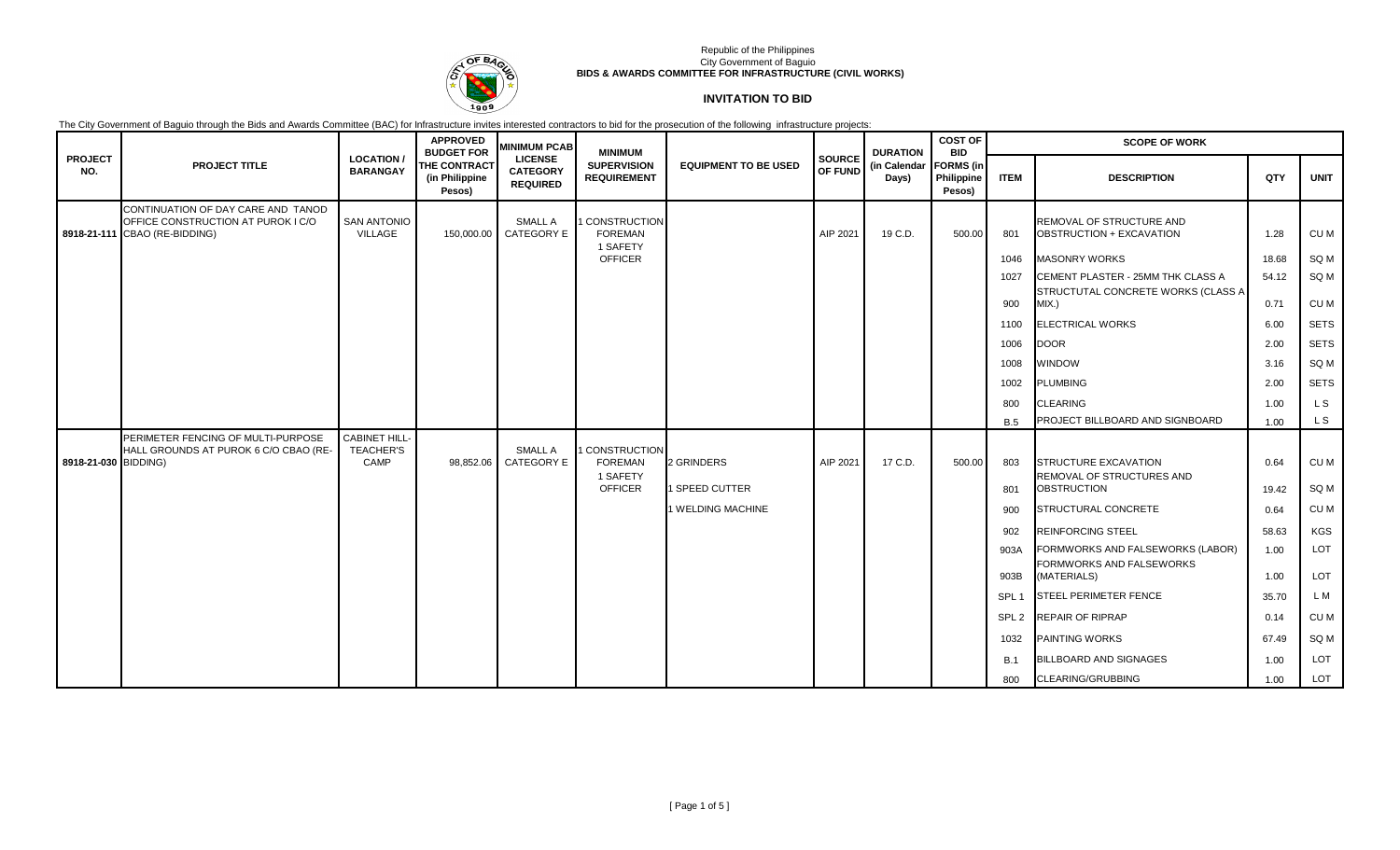

# **INVITATION TO BID**

|                       |                                                                                        |                                     | <b>APPROVED</b><br><b>BUDGET FOR</b>            | <b>MINIMUM PCAB</b>                                  | <b>MINIMUM</b>                             |                             |                          | <b>DURATION</b>       | <b>COST OF</b><br><b>BID</b>             | <b>SCOPE OF WORK</b> |                                                                                                               |        |             |
|-----------------------|----------------------------------------------------------------------------------------|-------------------------------------|-------------------------------------------------|------------------------------------------------------|--------------------------------------------|-----------------------------|--------------------------|-----------------------|------------------------------------------|----------------------|---------------------------------------------------------------------------------------------------------------|--------|-------------|
| <b>PROJECT</b><br>NO. | <b>PROJECT TITLE</b>                                                                   | <b>LOCATION/</b><br><b>BARANGAY</b> | <b>THE CONTRACT</b><br>(in Philippine<br>Pesos) | <b>LICENSE</b><br><b>CATEGORY</b><br><b>REQUIRED</b> | <b>SUPERVISION</b><br><b>REQUIREMENT</b>   | <b>EQUIPMENT TO BE USED</b> | <b>SOURCE</b><br>OF FUND | (in Calendar<br>Days) | <b>FORMS</b> (in<br>Philippine<br>Pesos) | <b>ITEM</b>          | <b>DESCRIPTION</b>                                                                                            | QTY    | <b>UNIT</b> |
|                       | <b>IMPROVEMENT OF THE CHILD</b>                                                        | <b>LOURDES</b>                      |                                                 |                                                      |                                            |                             |                          |                       |                                          |                      |                                                                                                               |        |             |
|                       | DEVELOPMENT CENTERL; CONSTRUCTION<br>8918-21-073 OF SECOND FLOOR C/O CBAO (RE-BIDDING) | SUBD.<br><b>EXTENSION</b>           | 99,086.74                                       | SMALL A<br><b>CATEGORY E</b>                         | 1 FOREMAN                                  | 1 FUSION MACHINE            | AIP 2021                 | 11 C.D.               | 500.00                                   | 801                  | REMOVAL OF STRUCTURES AND<br><b>OBSTRUCTION</b>                                                               | 1.00   | LOT         |
|                       |                                                                                        |                                     |                                                 |                                                      |                                            | 1 TILE CUTTER               |                          |                       |                                          | 900                  | STRUCTURAL CONCRETE                                                                                           | 0.63   | CU M        |
|                       |                                                                                        |                                     |                                                 |                                                      |                                            |                             |                          |                       |                                          | 902                  | <b>REINFORCING STEEL</b>                                                                                      | 44.40  | KGS         |
|                       |                                                                                        |                                     |                                                 |                                                      |                                            |                             |                          |                       |                                          | 1046                 | <b>MASONRY WORKS</b>                                                                                          | 13.86  | SQ M        |
|                       |                                                                                        |                                     |                                                 |                                                      |                                            |                             |                          |                       |                                          | 1006                 | <b>DOORS</b>                                                                                                  | 2.00   | <b>SETS</b> |
|                       |                                                                                        |                                     |                                                 |                                                      |                                            |                             |                          |                       |                                          | 1008                 | <b>WINDOWS</b>                                                                                                | 0.72   | <b>SET</b>  |
|                       |                                                                                        |                                     |                                                 |                                                      |                                            |                             |                          |                       |                                          | 1002                 | <b>PLUMBING WORKS</b>                                                                                         | 1.00   | <b>LOT</b>  |
|                       |                                                                                        |                                     |                                                 |                                                      |                                            |                             |                          |                       |                                          | 1027                 | <b>CEMENT PLASTER</b>                                                                                         | 30.66  | SQ M        |
|                       |                                                                                        |                                     |                                                 |                                                      |                                            |                             |                          |                       |                                          | 1018                 | <b>TILEWORKS</b>                                                                                              | 3.60   | SQ M        |
|                       |                                                                                        |                                     |                                                 |                                                      |                                            |                             |                          |                       |                                          |                      | SPL B5 PROJECT BILLBOARD/SIGNBOARD                                                                            | 2.00   | <b>SETS</b> |
|                       |                                                                                        |                                     |                                                 |                                                      |                                            |                             |                          |                       |                                          | 800                  | <b>CLEARING AND GRUBBING</b>                                                                                  | 1.00   | LOT         |
|                       | REHABILITATION OF MULTI-PURPOSE HALL<br>8918-21-072 AT PUROK 3 C/O CBAO (RE-BIDDING)   | LOPEZ JAENA                         | 448,979.12                                      | SMALL A<br><b>CATEGORY E</b>                         | CONSTRUCTION<br><b>FOREMAN</b><br>1 SAFETY | OWNED:                      | AIP 2021                 | 39 C.D.               | 500.00                                   | 801                  | REMOVAL OF STRUCTURES AND<br>OBSTRUCTION (COUNTER, ELECTL.<br>FIXTURES, INCLUDE CHIPPING)                     | 1.00   | LS          |
|                       |                                                                                        |                                     |                                                 |                                                      | <b>OFFICER</b>                             | 2 ELECTRIC EDGER            |                          |                       |                                          | 803                  | STRUCTURE EXCAVATION (TRENCH DRAIN)                                                                           | 0.50   | CU M        |
|                       |                                                                                        |                                     |                                                 |                                                      |                                            | 1 SPEED CUTTER              |                          |                       |                                          | 1003(2)              | FICEM BOARD PARTITION (INCLUDING<br><b>TRENCH DRAIN)</b>                                                      | 7.45   | SQ M        |
|                       |                                                                                        |                                     |                                                 |                                                      |                                            | 1 ELECTRIC DRILL            |                          |                       |                                          | 1018                 | TILE WORKS (MAIN HALL, TOILET)                                                                                | 82.50  | SQ M        |
|                       |                                                                                        |                                     |                                                 |                                                      |                                            | RENTAL:                     |                          |                       |                                          | 1006                 | DOORS (GROUND FLOOR)                                                                                          | 2.00   | <b>SETS</b> |
|                       |                                                                                        |                                     |                                                 |                                                      |                                            | 20 SETS H-FRAME             |                          |                       |                                          | 1003                 | CARPENTRY, JOINERY AND ACCESSORIES<br>(CABINET WITH COUNTER)                                                  | 1.00   | <b>UNIT</b> |
|                       |                                                                                        |                                     |                                                 |                                                      |                                            | <b>SCAFFOLDS</b>            |                          |                       |                                          | 1100                 | ELECTRICAL (REWIRING, REPLACEMENT OF<br><b>LIGHTING FIXTURES)</b>                                             | 1.00   | L S         |
|                       |                                                                                        |                                     |                                                 |                                                      |                                            | 1 WELDING MACHINE           |                          |                       |                                          | 1002                 | PLUMBING (REPLACEMENT OF PLUMBING<br><b>FIXTURES)</b>                                                         | 1.00   | LS          |
|                       |                                                                                        |                                     |                                                 |                                                      |                                            | 1 ELF TRUCK                 |                          |                       |                                          | 1032                 | PAINTING WORKS (INTERIOR-GROUND,<br><b>EXTERIOR-GROUND TO DECK)</b>                                           | 186.49 | SQ M        |
|                       |                                                                                        |                                     |                                                 |                                                      |                                            |                             |                          |                       |                                          | SPL I                | <b>DEMOBILIZATION (CLEARING AND</b><br>CLEANING OF CONSTRUCTION DEBRIS)<br><b>CONSTRUCTION SAFETY (SAFETY</b> | L S    | L S         |
|                       |                                                                                        |                                     |                                                 |                                                      |                                            |                             |                          |                       |                                          | SPL II               | SIGNAGES, EQUIPMENT)                                                                                          | L S    | L S         |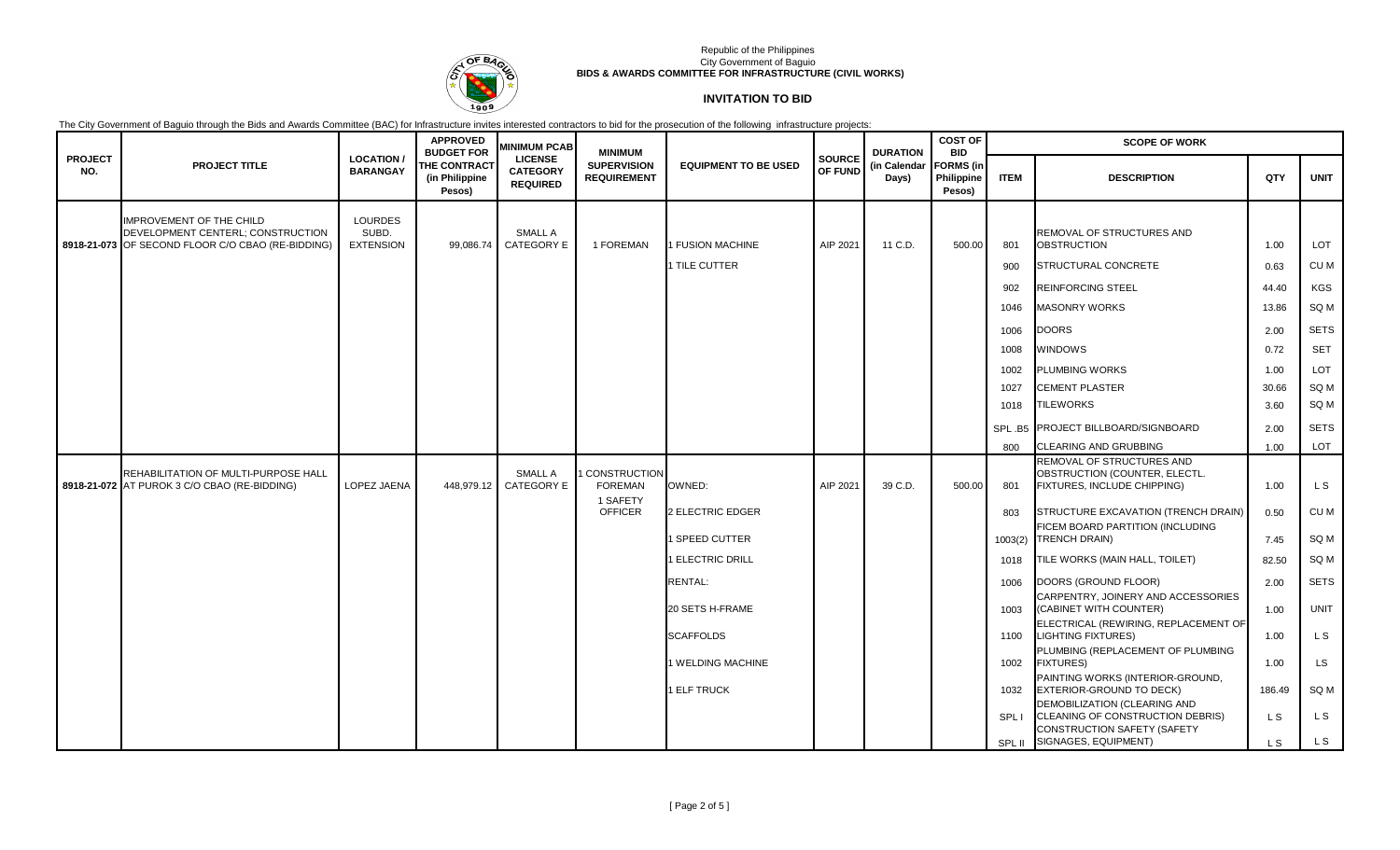

# **INVITATION TO BID**

|                       |                                                                                                                    |                                      | <b>APPROVED</b><br><b>BUDGET FOR</b>     | <b>MINIMUM PCAB</b>                                  | <b>MINIMUM</b>                             |                                                                      |                          | <b>DURATION</b>       | <b>COST OF</b><br><b>BID</b>             | <b>SCOPE OF WORK</b> |                                                                                    |       |                 |  |
|-----------------------|--------------------------------------------------------------------------------------------------------------------|--------------------------------------|------------------------------------------|------------------------------------------------------|--------------------------------------------|----------------------------------------------------------------------|--------------------------|-----------------------|------------------------------------------|----------------------|------------------------------------------------------------------------------------|-------|-----------------|--|
| <b>PROJECT</b><br>NO. | <b>PROJECT TITLE</b>                                                                                               | <b>LOCATION /</b><br><b>BARANGAY</b> | THE CONTRACT<br>(in Philippine<br>Pesos) | <b>LICENSE</b><br><b>CATEGORY</b><br><b>REQUIRED</b> | <b>SUPERVISION</b><br><b>REQUIREMENT</b>   | <b>EQUIPMENT TO BE USED</b>                                          | <b>SOURCE</b><br>OF FUND | (in Calendar<br>Days) | <b>FORMS</b> (in<br>Philippine<br>Pesos) | <b>ITEM</b>          | <b>DESCRIPTION</b>                                                                 | QTY   | <b>UNIT</b>     |  |
|                       | REHABILITATION OF CEILING AT FIRST<br>FLOOR OF MULTI-PURPOSE HALL C/O CBAO<br>8918-21-109 (RE-BIDDING)             | <b>SALUD MITRA</b>                   | 98.928.20                                | SMALL A<br><b>CATEGORY E</b>                         | CONSTRUCTION<br><b>FOREMAN</b><br>1 SAFETY | 2 SETS H-FRAME                                                       | AIP 2021                 | 11 C.D.               | 500.00                                   | 801                  | REMOVAL OF STRUCTURES AND<br><b>OBSTRUCTIONS</b>                                   | 1.00  | LOT             |  |
|                       |                                                                                                                    |                                      |                                          |                                                      | <b>OFFICER</b>                             | 1 ELECTRIC DRILL                                                     |                          |                       |                                          | 1002                 | <b>PLUMBING</b>                                                                    | 1.00  | LOT             |  |
|                       |                                                                                                                    |                                      |                                          |                                                      |                                            | 1 RIVETER                                                            |                          |                       |                                          | 1100                 | <b>ELECTRICAL</b>                                                                  | 1.00  | LOT             |  |
|                       |                                                                                                                    |                                      |                                          |                                                      |                                            |                                                                      |                          |                       |                                          | 1003                 | CARPENTRY AND JOINERY WORKS                                                        | 84.45 | SQ M            |  |
|                       |                                                                                                                    |                                      |                                          |                                                      |                                            |                                                                      |                          |                       |                                          | 1032                 | <b>PAINTING WORKS</b>                                                              | 84.45 | SQ M            |  |
|                       |                                                                                                                    |                                      |                                          |                                                      |                                            |                                                                      |                          |                       |                                          |                      | SPL B.5 PROJECT BILLBOARD AND SIGNBOARDS                                           | 1.00  | <b>LOT</b>      |  |
|                       |                                                                                                                    |                                      |                                          |                                                      |                                            |                                                                      |                          |                       |                                          | 800                  | <b>CLEARING AND GRUBBING</b>                                                       | 1.00  | LOT             |  |
|                       | CONSTRUCTION OF WASH AREA FOR DAY<br>8918-21-071 CARE PUPILS C/O CBAO (RE-BIDDING)                                 | LOAKAN-<br><b>LIWANAG</b>            | 144.390.74                               | SMALL A<br><b>CATEGORY E</b>                         | <b>FOREMAN</b>                             | <b>FUSION MACHINE</b>                                                | AIP 2021                 | 17 C.D.               | 500.00                                   | 801                  | REMOVAL OF STRUCTURES AND<br><b>OBSTRUCTIONS</b>                                   | 1.00  | LOT             |  |
|                       |                                                                                                                    |                                      |                                          |                                                      |                                            | <b>SPEED CUTTER</b>                                                  |                          |                       |                                          | 803                  | EXCAVATION (WALL FOOTING)                                                          | 0.08  | CU M            |  |
|                       |                                                                                                                    |                                      |                                          |                                                      |                                            |                                                                      |                          |                       |                                          | 900                  | REINFORCED CONCRETE (WASH TUB WALL<br>FOOTING AND CONCRETE SLAB)                   | 0.73  | CU M            |  |
|                       |                                                                                                                    |                                      |                                          |                                                      |                                            |                                                                      |                          |                       |                                          | 1046                 | <b>MASONRY WORKS</b>                                                               | 4.94  | SQ <sub>M</sub> |  |
|                       |                                                                                                                    |                                      |                                          |                                                      |                                            |                                                                      |                          |                       |                                          | 1027                 | CEMENT PLASTER FINISH                                                              | 4.02  | SQ <sub>M</sub> |  |
|                       |                                                                                                                    |                                      |                                          |                                                      |                                            |                                                                      |                          |                       |                                          | 1032                 | <b>PAINTING WORKS</b><br>PLUMBING WORKS (FIXTURES AND                              | 4.02  | SQ <sub>M</sub> |  |
|                       |                                                                                                                    |                                      |                                          |                                                      |                                            |                                                                      |                          |                       |                                          | 1002                 | PIPINGS)                                                                           | 1.00  | LOT             |  |
|                       |                                                                                                                    |                                      |                                          |                                                      |                                            |                                                                      |                          |                       |                                          | 800                  | <b>CLEARING AND GRUBBING</b>                                                       | 1.00  | <b>LOT</b>      |  |
|                       | TOTAL REHABILITATION OF ROAD INFRONT                                                                               |                                      |                                          |                                                      |                                            |                                                                      |                          |                       |                                          | SPL B.5              | PROJECT BILLBOARD/SIGNBOARD                                                        | 3.00  | <b>SETS</b>     |  |
|                       | OF SPRING 2: (1) ROAD INFRONT OF SPRING<br>2; (2) PUROK 2, QUEEN OF PEACE ROAD C/O<br>8918-21-096 CEO (RE-BIDDING) | QUEEN OF<br>PEACE                    | 205,000.00                               | SMALL A<br>CATEGORY E                                | <b>FOREMAN</b>                             | I-CONSTRUCTION 1-UNIT ELECTRIC<br><b>JACKHAMMER</b>                  | LDF 2021                 | 23 C.D.               | 500.00                                   | SPL A                | REMOVAL OF EXISTING STRUCTURES,<br>ROAD OBSTRUCTIONS, AND HAULING OUT<br>OF DEBRIS | L.S.  | L.S.            |  |
|                       |                                                                                                                    |                                      |                                          |                                                      |                                            | 1-UNIT 3 CU.M. DUMPTRUCK                                             |                          |                       |                                          | 502                  | MANHOLE WITH COVER AND INLET                                                       | 2.00  | <b>UNITS</b>    |  |
|                       |                                                                                                                    |                                      |                                          |                                                      |                                            | 1-UNIT SPEED CUTTER                                                  |                          |                       |                                          | 600                  | <b>CURB AND GUTTER</b>                                                             | 8.50  | L.M.            |  |
|                       |                                                                                                                    |                                      |                                          |                                                      |                                            | 1-UNIT WELDING MACHINE<br>1-UNIT ONE BAGGER<br><b>CONCRETE MIXER</b> |                          |                       |                                          | 601                  | <b>SIDEWALK</b>                                                                    | 7.20  | SQ.M.           |  |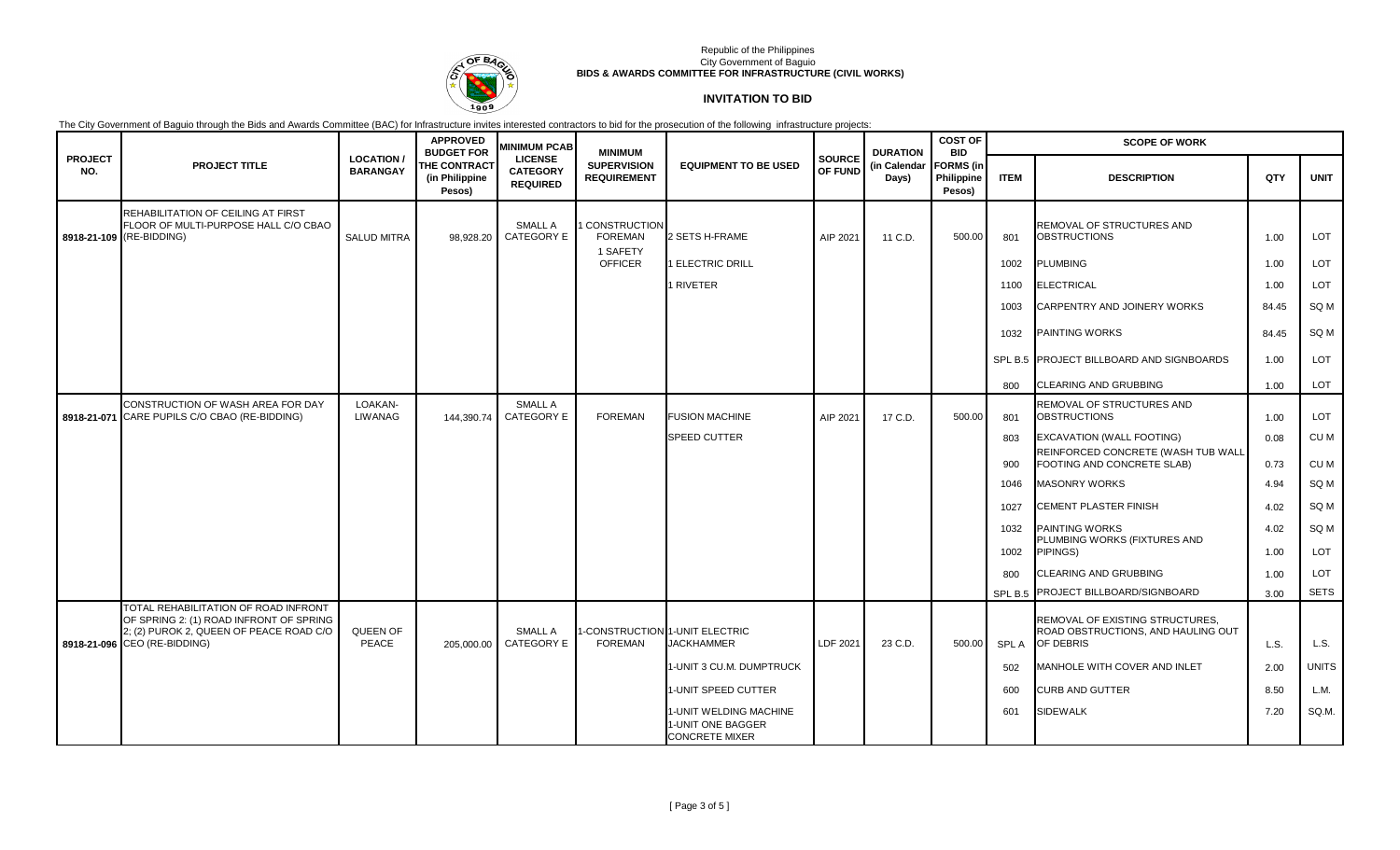

# **INVITATION TO BID**

|                       |                                                                             |                                    | <b>APPROVED</b><br><b>BUDGET FOR</b>            | <b>MINIMUM PCAB</b>                                  | <b>MINIMUM</b>                           |                                                                           |               | <b>DURATION</b>                                                   | <b>COST OF</b><br><b>BID</b>             | <b>SCOPE OF WORK</b> |                                                                                                                 |        |             |  |
|-----------------------|-----------------------------------------------------------------------------|------------------------------------|-------------------------------------------------|------------------------------------------------------|------------------------------------------|---------------------------------------------------------------------------|---------------|-------------------------------------------------------------------|------------------------------------------|----------------------|-----------------------------------------------------------------------------------------------------------------|--------|-------------|--|
| <b>PROJECT</b><br>NO. | <b>PROJECT TITLE</b>                                                        | <b>LOCATION</b><br><b>BARANGAY</b> | <b>THE CONTRACT</b><br>(in Philippine<br>Pesos) | <b>LICENSE</b><br><b>CATEGORY</b><br><b>REQUIRED</b> | <b>SUPERVISION</b><br><b>REQUIREMENT</b> | <b>EQUIPMENT TO BE USED</b>                                               | <b>SOURCE</b> | (in Calendar<br>OF FUND<br>Days)                                  | <b>FORMS</b> (in<br>Philippine<br>Pesos) | <b>ITEM</b>          | <b>DESCRIPTION</b>                                                                                              | QTY    | <b>UNIT</b> |  |
|                       | A) ROAD CONSTRUCTION (SAROK) C/O CEO<br>8918-20-053 (RE-BIDDING)            | CAMP <sub>7</sub>                  | 100,000.00                                      |                                                      | <b>FOREMAN</b>                           | 1-CONSTRUCTION 1-UNIT ELECTRIC JACK<br><b>HAMMER</b>                      | LDF 2020      | 15 C.D.                                                           |                                          |                      | REMOVAL OF EXISTING ASPHALT<br>101(3)b PAVEMENT INCLUDING DISPOSAL                                              | 7.50   | CU.M.       |  |
|                       |                                                                             |                                    |                                                 |                                                      |                                          | <b>1-UNIT MINI DUMPTRUCK</b>                                              |               |                                                                   |                                          | 201                  | AGGREGATE BASE COURSE                                                                                           | 1.73   | CU.M.       |  |
|                       |                                                                             |                                    |                                                 |                                                      |                                          | 1-UNIT TANDEM SMOOTH<br><b>DRUM VIBRATORY</b>                             |               |                                                                   |                                          |                      | 0.20 M THICK PORTLAND CEMENT<br>311(1)a.2 CONCRETE PAVEMENT                                                     | 30.0   | SQ.M.       |  |
|                       |                                                                             |                                    |                                                 |                                                      |                                          | 1-UNIT CONCRETE VIBRATOR                                                  |               |                                                                   |                                          |                      |                                                                                                                 |        |             |  |
|                       |                                                                             |                                    |                                                 |                                                      |                                          | 1-UNIT CONCRETE CUTTER                                                    |               |                                                                   |                                          |                      |                                                                                                                 |        |             |  |
|                       |                                                                             |                                    |                                                 |                                                      |                                          | 1-UNIT 1-BAGGER MIXER                                                     |               |                                                                   |                                          |                      |                                                                                                                 |        |             |  |
|                       |                                                                             |                                    |                                                 |                                                      |                                          | <b>MINOR TOOLS</b>                                                        |               |                                                                   |                                          |                      |                                                                                                                 |        |             |  |
|                       | B) IMPROVEMENT OF PARISAS ROAD.<br>8918-20-050 PUROK 3 C/O CEO (RE-BIDDING) | CAMP <sub>7</sub>                  | 300,000.00                                      |                                                      | <b>FOREMAN</b>                           | 1-CONSTRUCTION 1-UNIT BACKHOE WITH<br><b>BREAKER</b>                      | LDF 2020      | 50 C.D.<br><b>INCLUDING</b><br>28 DAYS<br><b>CURING</b><br>PERIOD |                                          | SPL I                | REMOVAL OF EXISTING PCCP/EXCAVATION<br>INCLUDING HAUL-OUT OF EXCAVATED<br><b>EARTH MATERIALS /SITE CLEARING</b> | 34.00  | CU.M.       |  |
|                       |                                                                             | <b>TOTAL</b>                       | 400.000.00                                      | SMALL A<br><b>CATEGORY E</b>                         |                                          | 1-UNIT MINI DUMPTRUCK                                                     |               | 65 C.D.                                                           | 500.00                                   | 201                  | AGGREGATE BASE COURSE                                                                                           | 17.00  | CU.M.       |  |
|                       |                                                                             |                                    |                                                 |                                                      |                                          | <b>1-UNIT CONCRETE CUTTER</b>                                             |               |                                                                   |                                          |                      | 0.15M THK PORTLAND CEMENT CONCRETE<br>311(1)A 1 PAVEMENT                                                        | 170.00 | SQ.M.       |  |
|                       |                                                                             |                                    |                                                 |                                                      |                                          | 1-UNIT ONE BAGGER MIXER                                                   |               |                                                                   |                                          |                      |                                                                                                                 |        |             |  |
|                       |                                                                             |                                    |                                                 |                                                      |                                          | 1-UNIT CONCRETE VIBRATOR<br>1-UNIT TANDEM SMOOTH<br><b>DRUM VIBRATORY</b> |               |                                                                   |                                          |                      |                                                                                                                 |        |             |  |